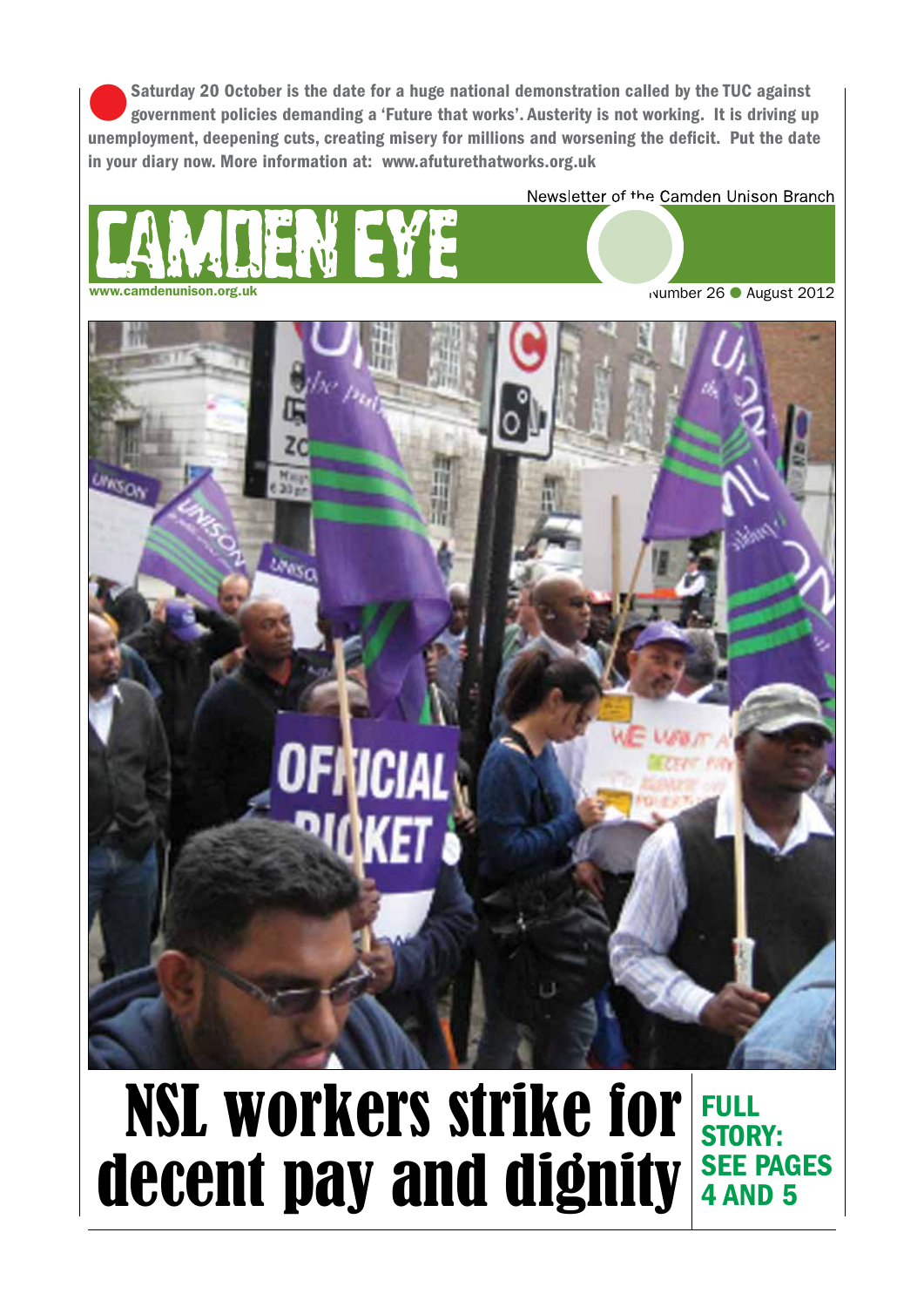#### 2 CAMDEN EYE 3 CAMDEN EYE

## August 2012 CAMDEN EYE

#### A serious fight on pay needed

The pay freeze in local government has savagely reduced the value of peoples' pay. At the top of Scale 4 you are £3,363 worse off a year, on Scale 6 £4,051 the poorer, at SO2 £4,790 and at PO2 £5,258 compared to 2009.\* Low paid members in particular are seriously hurting but everyone is badly affected. There has to be

a serious fight on pay next year. That means action, preferably striking with other unions in a programme designed to win.

For their stand against racism and poverty and for civil rights all three were viciously attacked by the press and establishment. This year on on 21 May John Carlos received a standing ovation from a 1,000 strong audience at Friends House in Euston. Both he and Tommie Smith are now applauded and respected wherever they go for their principled stand in 1968. They deserve our praise.

\* Figures from Lambeth UNISON

#### Olympic heroes

In the 1968 Mexican Olympics Tommie Smith took gold in the 200 metres, Peter Norman took Silver and John Carlos the Bronze. When the US national anthem was played Tommie Smith and John Carlos bowed their heads and gave a Black Power salute. It has become the most iconic image of the Olympic Games. In solidarity Peter Norman wore the badge of the Olympic Project of Human Rights.

The council's Audit & Corporate Governance Committee agreed on 24 July to change the contracts for new starters in Camden employees. It also gave the green light to radically changed conditions and pay structures for existing employees in the longer term. Following several workplace meetings, UNISON Branch Committee took the unanimous position that whilst we had gained a number of improvements through negotiations, the main principle of performance related pay, combined with the fact that nearly 25% of lower paid staff would still face a pay cut was unacceptable. Financial compensation will be offered to those who would lose out the most, but we calculated that would account for two years of the lost pay at best. In a climate where we are not sure when the next pay rise is coming, this was too great a detriment to a large number of the lowest paid. Because UNISON did not sign up to an agreement on pay modernisation, management decided to

Regulations give agency workers the same basic rights as a directly engaged employee after a qualifying period of 12 continuous weeks. Any work carried out in the same role for the same employer before that date cannot be taken into account retrospectively. This applies to any Agency Worker provided they are not engaged on a fixed term contract or as a consultant/professional adviser. From the first day of assignment, they should have access to all normal staffing facilities, such as the canteen, rest rooms etc. Additionally, Agency staff can apply for any internal vacancy and they must be told where to find the information and how to apply. The only exceptions are where permanent staff are facing redundancy/restructure. Camden therefore should exclude Agency workers from applying for jobs during any restructure. After a period of 12 weeks in the same role additional rights are given such as equivalent pay, paid

withdraw some (not all) of the concessions they had made! The withdrawal of the concessions means that if you sign up to the new contract or are a new starter, you will be working a 36 hour week (no two-tier workforce, then!); the £250 pay award will only go to those earning less than £23,000 rather than £25,000 or less, and only on condition they sign up to the new contract; the Council may now consider imposing the new contract on all staff before 2015 despite a declared preference for voluntary sign-up. UNISON is therefore urging everyone who currently works on a Camden contract to resist any pressure to sign up to the new contract voluntarily. Already the new contract will be imposed on new starters, some of those compelled to apply for new jobs in reorganisations and those seeking promotion. Management are already trying to 'sell' this new deal to staff as a benefit. For those on SO1 and above, the 'lure' of performance related pay (PRP) after a three-year pay freeze may seem very strong. But even

The Agency Workers leave and rest breaks<br>Regulations give as permanent memas permanent members of staff. A pregnant woman has the same rights to paid time off to attend ante-natal appointments after completing the qualifying period. This 12 week qualifying period applies to full time and reduced hours, but not if there is broken service unless that period is broken by certain specific circumstances. If you are sick or on annual leave it is paused and restarts from where you left off on your return. The term 'Pay' includes shift allowances for unsocial hours and overtime rates but excludes sick pay, maternity pay, access to occupational pensions (such as the LPGS at the moment) and redundancy pay. So, if you are sitting next to an agency worker, show them your copy of Camden Eye and point them in the direction of the local UNISON steward for a membership form.



**GMB** union mem-<br>bers employed by the Doctors' organisation the BMA (British Medical Association) were on strike on Wednesday 20 June at eight locations across the UK in a 24 hour strike over pay. This is the first stoppage by BMA staff in the organisation's 180 year history as the BMA failed to respond to a GMB request that talks be reopened with an improved pay offer. The strike was solid. Some BMA offices were completely closed. The London HQ was a 'ghost town'. Members were

members who told us they supported PRP in principle remained sceptical about 'fair' implementation. While the pattern of appraisal ratings for the past year looks very similar to that for 2010-11, there will inevitably be pressures to drive scores downwards as the Council seeks to cut more than £45 million from the pay bill over 15 years. For anyone on a PRP contract a score below three would mean a continuing absolute

pay freeze.

GMB Holborn APEX **Camden UNISON** 

UNISON believes this new contract will prove divisive and a false promise as there will not be a bankers' pot of 'reward' money. Staff at the top of their scale will not have any 'head room' for additional pay, and finally it is a move away from any collective pay bargaining towards individual negotiation between staff and manager. So UNISON is urging all our members to: refuse to sign up to the new contract, campaign among your colleagues to do

the same, and keep Performance Related Pay out of Public Services!

*Phoebe Watkins* Branch Co-Chair

## Agency Workers Regulations: know your rights

*Last October the Agency Workers Regulations came into effect.*  Sharon Thompson*, Assistant Branch Secretary, summarises aspects that would matter most to an agency worker*

#### Camden Trades Council new website

Branch Officer Phill Lewis has been revamping the Camden Trades Council website. The aim is to make it the website of choice when you want to find out about local disputes, action, events and campaigns. Go to http://camdentradescouncil.com

really good on the picket line, giving leaflets out and arguing the case with the public.

GMB members voted by a majority of 81.2% to take industrial action over the BMA's refusal to negotiate an improved pay offer for 2012. Anna Meyer, GMB Organiser, said 'We are very disappointed that there has been no response to our calls for more talks and for an improved offer. GMB members are striking reluctantly as this is the first strike action at the BMA in 180 years. The offer is well be-

low inflation and the

BMA can well afford to make an offer in line with inflation. What GMB members find difficult to accept is that the BMA itself is embarking on industrial action over the government's refusal to reopen negotiations in their dispute.' Further days of action are planned as the dispute continues.

*Matt Saywell* Branch Secretary

donated £100 to the strike. GMB members were on strike again on 18 July.

## First strike in 180 years

# Performance Related Pay: No Way!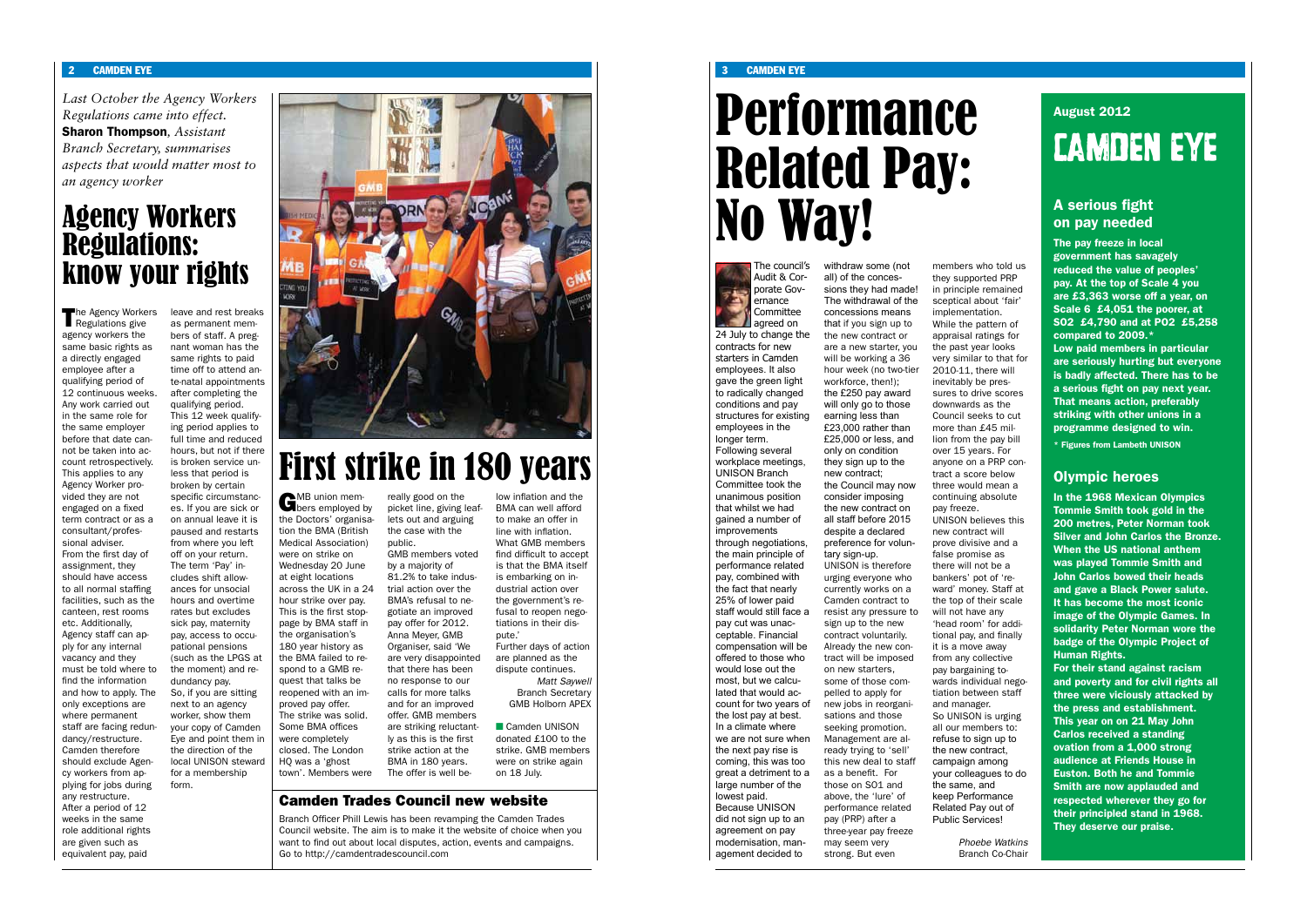#### 4 CAMDEN EYE 5 CAMDEN EYE

● Camden pays NSL £13 per hour for every Traffic Warden they employ but NSL only pay their staff £8.09. They seem to be making £5.91 per hour profit for every member of staff yet they say they can't afford our claim

n both 11 and 12 July picket lines and six Camden NSL workplaces were land lively, with action on the first day culminating in an early afternoon radium Town Hall, addressed by several n both 11 and 12 July picket lines at all six Camden NSL workplaces were loud and lively, with action on the first day culminating in an early afternoon rally at members of UNISON's National Executive Council. Messages of support have poured in from UNISON and other trade union branches across Britain including Falkirk, Bolton and Southampton, with several pledging financial support to the dispute

Despite generating millions in crucial revenue for Camden Council and braving the elements as well as abuse from the motoring public almost every working day, these workers still face the reality of chronically low pay in one of the world's most expensive cities for housing and public transport. We are sceptical about NSL's claim that it cannot afford to pay more, but in addition we're calling on Camden's Labour council to translate rhetorical concern for the low-paid into meaningful action. *George Binette*

- **A £2.50 an hour increase for all staff n** Enhancement of time and one third for all those who work between 8.00pm and 6.00am; **n** Allowance for moped CEOs; **n** Minimum paid annual leave entitlement of 23 days with a further five days after five years
- of continuous service;
- $\blacksquare$  Incremental pay scale;
- **n** Career structure;
- Time and a half on a Saturday;
- Double time on a Sunday;
- $\blacksquare$  A reduction in the working week from 42.5 to 35 hours.

Branch Secretary

NSL, formerly part of NCP, was split off from the rest of that company in 2008 and is currently controlled by a private equity firm. It is now the largest player in parking enforcement, both in Britain and across London, with 12 local authority contracts in the capital. It reported an operating profit of £9.98m for calendar year 2011

> **A** warden who is pregnant with her third child said: 'We **Learn only £8.09** for a whole hour and we work 42.5hour weeks. The price of everything is going up – transport, children's uniforms, food – and still after eight years of working here my wages are the same as someone who joined three months ago. There needs to be some sort of pay scale. Is that any way to feel after working full-time and taking the abuse of drivers for nearly a decade? Even the shifts are inflexible. They start before I can drop my children to school and they end sometimes at 10.30pm. My neighbours bring my children up.' Amended from *Camden New Journal* 12 July 2012

#### Basics of claim

BBC '5 Live' presenter Gary Richardson urged Tory culture minister Jeremy Hunt to sack PCS union members at the Home Office if they took strike action during the Olympic games. Since then the government has gone to court seeking an injunction to block the PCS strike. The *Evening Standard* denounced the RMT as 'unpatriotic' for daring to call two days of strike action by lowpaid Tube cleaners. The red-baiting and union- bashing is a useful distraction from the fiasco surrounding the G4S contract for Olympic security staff. It is clear that Tories are keen to push for further anti-union legislation, imposing still greater curbs on lawful industrial action. Speculation continues about extending total bans on strike action across the public sector or imposing requirements for absolute majorities of members to vote in favour of action. It's a shameful part of New Labour's 13 year legacy that the antiunion law inherited from Thatcher and Major remained intact. The dispute that created the threat of walkouts during the Olympics is a direct result of government policies to slash jobs and privatise current public functions. The strike threat may be successful but if the action goes ahead we should have no hesitation in supporting the strikers.

*George Binette* Branch Secretary

### Support the Olympic strikers



# Two fantastic days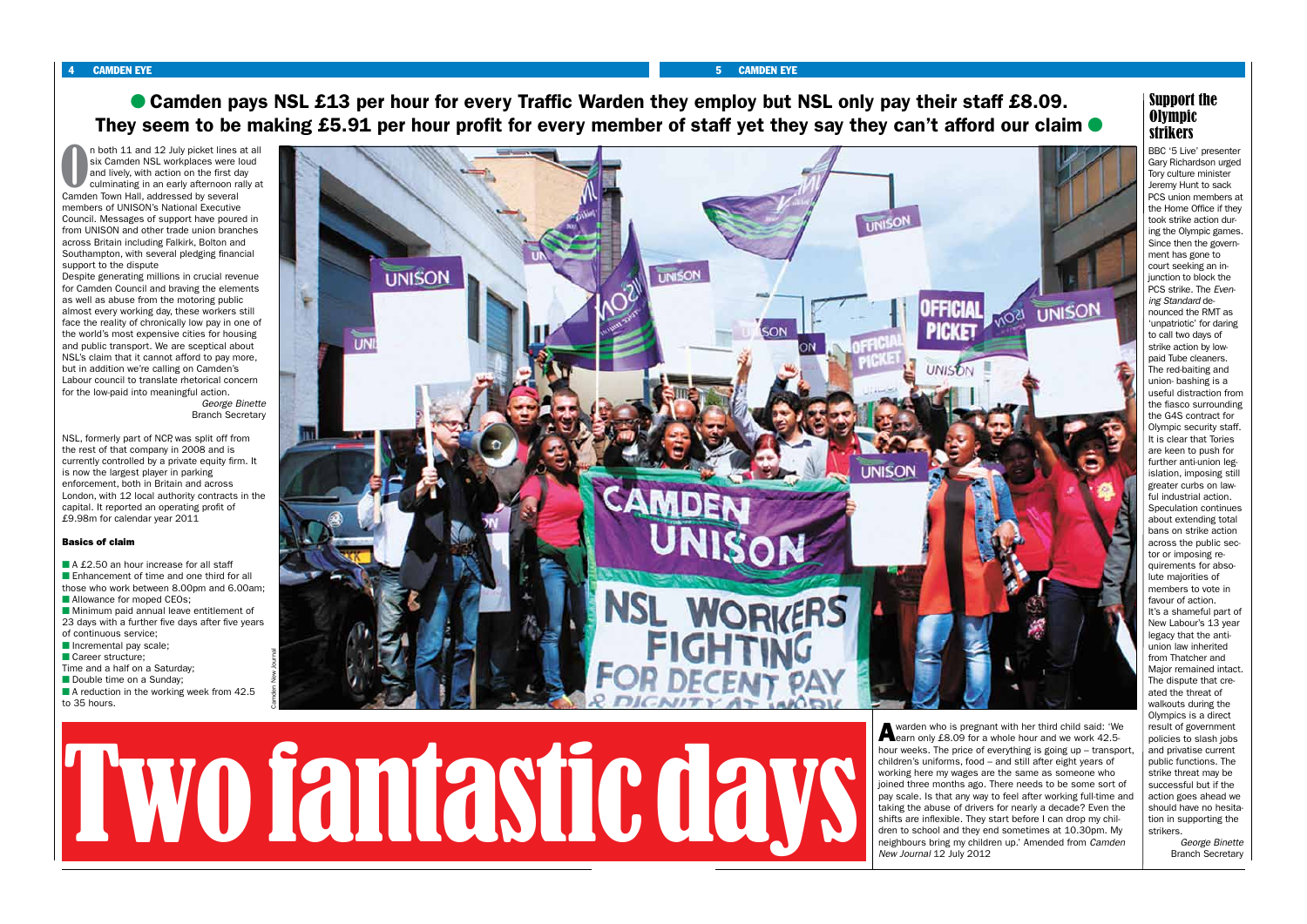6 CAMDEN EYE 7 CAMDEN EYE



#### Have you moved? Do we have your new address?

The national postal ballot on the proposed pensions deal will take place between 31 July and 24 August. Ballot papers will be sent to your home address. If you have moved make sure we have your new address. Update your membership record at: *www.unison.org.uk/help/* or visit the branch website: *www.camdenunison.org.uk* or contact the Camden UNISON branch office on 020 7974 1633

 $\blacksquare$  There will be a '50/50' option for staff who want to pay half contributions in exchange for half the benefits;

The case for voting 'Yes' to pensions deal

 $\blacksquare$  The scheme is still better than most schemes on offer from private employers;

Staff who are outsourced to private companies will be able to remain in the pension scheme, although the details of this aspect of the new scheme remain unclear;

The plus points of the pensions deal that Unison and the GMB have negotiated with the government and the employers are:  $\blacksquare$  There are not going to be pension contri-

bution increases for the 90% of staff who earn less than £43,000 a year;

Staff who do not get promoted over the course of their career may be better off under the average salary based scheme than under a final salary one, especially if salary increases are low; **n** People's overtime payments will count as part of their pensionable pay. The deal is the best obtainable through negotiation. Further

The deal has a number of minus points that members should be aware of. They are:  $\blacksquare$  The normal pension age at which a full local government pension will be payable will go up with the state pension age. This would mean that people aged under 55 will have to work until they are 66 or even older (68 in the case of people under 36) before they could draw a full pension, as the State Pension Age itself is going to increase over the years ahead;  $\blacksquare$  If people get pro-

 $\blacksquare$  After court rulings the government has gotten away with changing the basis for annual uprating from the Retail Price Index to the less favorable Consumer Price Index. The 'LPGS 2014' deal does nothing to change this;

#### $\blacksquare$  While the monthly contributions have

strike action may not be able to get further concessions from the government and employers, particularly if there is low participation in the strike and if the employers and the government remain stubborn.

#### **n** The Branch Committee voted to recommend that branch members

#### The case for voting 'No' to pensions deal:

The two biggest teacher unions, the NUT and NASUWT, have issued a joint declaration seeking to defend teachers and education from government attacks. The unions will campaign to resist the unfair changes to teachers' pensions, which will make teachers pay more and work longer for a smaller pension. The historic move recognises that the concerns of teachers go much wider than this. The declaration, launched on Monday 28 May, commits the unions to working together over pay, pensions, job cuts and the increasing workload demanded by the ConDem programme. In a letter to associations, NUT General Secretary Christine Blower said, 'The attacks on teachers stem from the government's austerity measures and from the ideological steps the Secretary of State is taking to break up the education system and to implement ever more accountability measures.

moted to a higher grade or if our pay increases exceed inflation (as measured by the Consumer Price Index), as they have in most years before the current pay freeze, then this average salary scheme will result in people getting somewhat lower pensions than they would with a final salary scheme;

Camden NUT Branch **Secretary** 

## Unions unite to fight government **attacks**

Shoot-Up Hill for<br>Speople with learning and physical disabilities, Raglan for people with dementia, Highgate Centre for people with mental health problems, Netherwood Day Centre for people with dementia and Greenwood for people with learning disabilities, were all threatened. Those using the centres earmarked for closure, would, the council insisted, have a place at a new centre to be built at Greenwood Place in Kentish Town.

remained the same for the lowest-paid 90% of scheme members (85% in Camden) for the foreseeable future, members will be paying them over a longer period of time as the State Pension Age goes up. Members will also need to bear in mind that contributions could go up in several years' time. Crucially, by not fighting for further concessions over pensions, the government and local employers will doubt our resolve to battle for jobs and an end to the pay freeze.

reject the proposed pension deal. A 4-page branch leaflet outlining the pensions' deal and saying why it should be rejected is being distributed to all branch members. A copy is on the branch website *www. camdenunison.org.uk*

## Pensions: for and against the deal

The English Defence League (EDL) is plan-<br>ning a national demonstration in Walthamstow on Saturday 18th August.

There was a strong UNISON presence on the World Pride march in London on 7 July, with many showing solidarity with the Palestinians. In the aftermath of the problems that afflicted London's World Pride this year community groups and LGBT trade unionists have confirmed their support for a National Pride to be held in central London, an event that is free and accessible to all, and a celebration as well as a demand for equality. Full report: *www.camdenunison.org.uk* UNISON LGBT *www.unison.org.uk/out/*

'Teachers are under attack over pensions, the pay freeze, proposals for performance related pay and localised pay, the removal of statutory protections to limit classroom observations, ever increasing workload with insufficient protections, job cuts arising from funding cuts and curriculum reforms and threats to national terms and conditions arising from the privatisation of schools to name just a few.' Education chiefs have over the past months made countless announcements about the 'failings of teachers' and the education system, all of which serve to undermine our work and professionalism. These attacks have spurred the NUT and NASUWT to launch an unprecedented response. If the government ignore teachers' concerns the unions will initiate a programme of strike and non-strike action beginning in the autumn term. Andrew Baisley

From the start there was huge opposition from service users, family carers, friends and experts about the one-size-fits-all approach. Petitions opposing the closures attracted more than 1500 names and included signatories such as Sir Terry Pratchett and Sir Jonathan Miller. Many warned the new centre could become

> ment to itself". Letters from Age UK Camden and Mencap were sent to Camden Council asking it to

the council's "monuand clear.

think again about the proposal and the dire consequences such a move would have on the communities that have grown within each of the centres. The protests at the consultation meetings could be heard loud At one Housing and Adult Social Care scrutiny meeting every single centre had a representative giving at least one deputation on why these places needed to stay. Each deputation was powerful and moving. There was no spin;

there didn't need to be. These were testimonies from real people about how each of these centres are lifelines.

Prior to the cabinet meeting in April, where the final decision regarding the fate of the centres was made, more than 90 people from all the groups affected protested in the rain outside the Town Hall. The cabinet pushed through the proposal with two exceptions: Netherwood Day Centre would remain open and Shoot-Up Hill

would be given two years to work on their proposal to become a social enterprise. Meanwhile, a design team for the new Greenwood centre is likely to be in place by September. There has been a lot of spin propagated by the council about a shiny new centre, which, it insists, will improve on the ser-

vices people have already. The worry for many, however, is whether the centres and the services they depend on will be snuffed out for good.

*Last autumn, Camden Council announced its proposal to close several day centres in the borough.* Jane Clinton*, carer and resolute campaigner to keep Netherwood Day Centre open, speaks her mind*

## The reality of closures in Adult Day Centres

Local and national trade unionists, politicians, faith group and community leaders are signing up to a unity statement, opposing the EDL and supporting the peaceful multicultural 'We are Waltham Forest' event/march in the centre of Walthamstow on Saturday 18th August. Last year, the EDL was prevented from march-

ing through Tower Hamlets due to a fantastic show of unity from the loca community. Now they have turned their attention to Waltham Forest and plan to march in Walthamstow. It is essential that the same level of unity is shown. More at www. uaf.org.uk *John Duffy*







Walthamstow says no to EDL